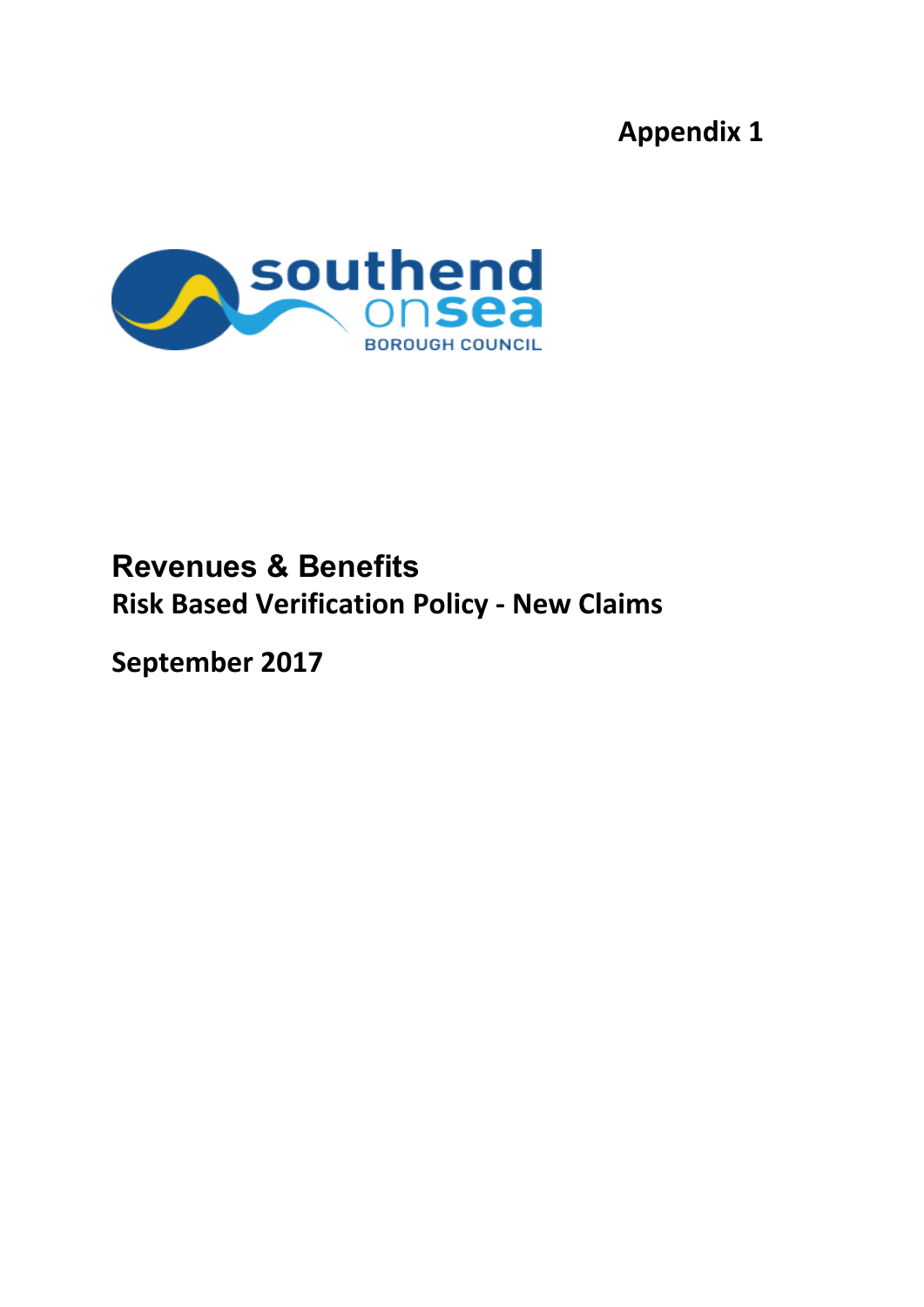### **Introduction**

The aim of this policy is to facilitate a system which will support a tailored regime targeted at preventing fraud and error from entering the benefit system. The target date for implementation is 1st June 2017. The policy is designed to meet the DWP criteria of risk based assessment in respect of new Housing Benefit and Local Council Tax Support claims

## **Background**

Southend on Sea Borough Council must adhere to Housing Benefit and Local Council Tax Support legislation. The regulations within the legislation do not specify what information and evidence they should obtain from a benefit customer, however, they do require an authority to have information which allows an accurate assessment of a claimant's entitlement when a claim is first made.

Housing Benefit Regulation 86 states (LCTS equivalent is 72);

*"a person who makes a claim, or a person to whom housing benefit has been awarded, shall furnish such certificates, documents, information and evidence in connection with the claim or the award, or any question arising out of the claim or the award, as may reasonably be required by the relevant authority in order to determine that person's entitlement to, or continuing entitlement to housing* benefit and shall do so within one month of being required to do so or such longer period as the *relevant authority may consider reasonable."*

Furthermore; Section 1 of the Social Security (Administration) Act 1992 dictates a National Insurance number must either be stated or enough information provided to trace or allocate one. This legislation applies to both customers and their partners.

*(1A) No person whose entitlement to any benefit depends on his making a claim shall be entitled to the benefit unless subsection (1B) below is satisfied in relation both to the person making the claim and to any other person in respect of whom he is claiming benefit*

*(1B) this subsection is satisfied in relation to a person if–*

*(a)The claim is accompanied by–*

*(i)a statement of the person's national insurance number and information or evidence establishing that that number has been allocated to the person; or*

*(ii)information or evidence enabling the national insurance number that has been allocated to the person to be ascertained; or*

*(b)the person makes an application for a national insurance number to be allocated to him which is accompanied by information or evidence enabling such a number to be so allocated.*

Given those requirements are at the core of the process of administering claims these shall be adhered to at all times.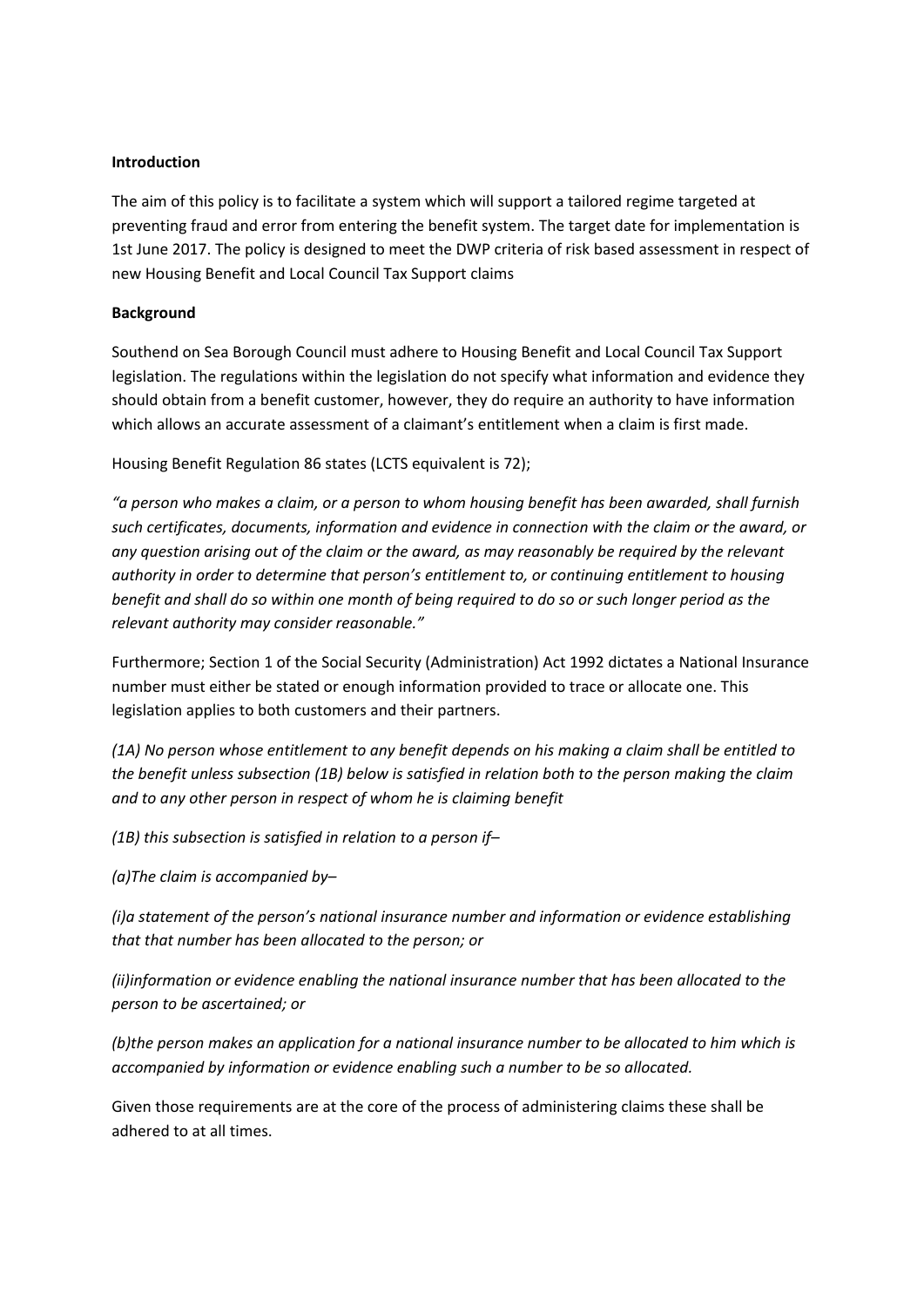#### **The system**

For the purposes of applying verification on a risk basis, each claim is ranked into one of three categories; these categories are Low, Medium and High Risk. The table at Appendix 1 shows the level of verification required for each the risk grouping. A national Insurance number and identity confirmation **must be made in all cases** irrelevant of the risk grouping; this is to comply with aforementioned legislation.

**Low Risk -** The only checks to be made on cases classed as low risk are proof of identity, production of a National Insurance Number and, if they are a student, formal confirmation.

**Medium Risk -** Cases in this category must have the same checks as low risk plus for every type of income or capital declared, documentation proof is required. The documentation can be photocopies or scanned images through email as originals are not required in this instance.

**High Risk -** All high risk categorised cases must have the same checks as low risk and documentation provided for each declared type of income or capital; however the documents must be **original and verified** by trained staff.

Furthermore all cases shown to be high risk may be subject to one of more of the following additional checks;

- **Z** Home visit to verify residency
- Office based interview

 Credit Reference Check (CRA) completed to determine if there are any discrepancies between the information provided by the customer on a claim form and the information available via CRA checks.

#### **Recording & Monitoring**

Southend on Sea Borough Council has a minimum of 4% blind sampling which means cases from lower categories will automatically be chosen to test the software assumptions. This information can be fed back into the propensity models supporting the parameters of the Risk Based Verification Portal. Cases cannot be downgraded at anytime by an assessment officer, but they can be increased with approval from a Senior Officer. All cases which are upgraded are recorded along stating reasons. This information can then be fed through to the parameters if errors are found.

Risk Based Verification uses software which will analyse the details of each new claim in order to place the claim in a risk category. The flexibility of RBV will also allow this council to take into account local issues and build in checks and balances. Different levels of checks to benefit claims will depend on a complex mathematical risk profile given to each customer. This in effect means being able to target activity toward checking those cases deemed to be at highest risk of involving fraud and/or error. The purpose of Risk Based Verification is to increase the levels of fraud and error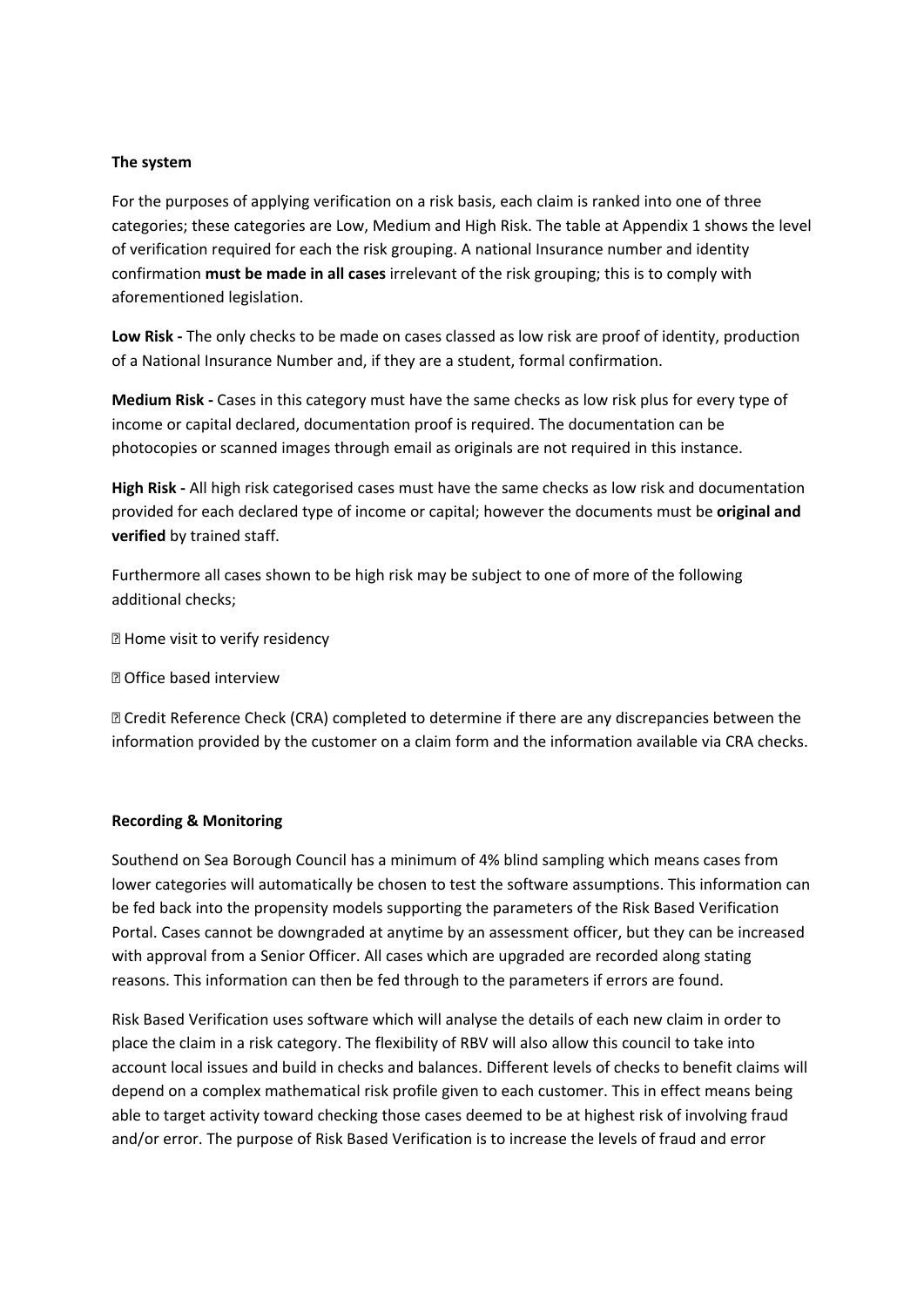detected by focusing resource appropriately. The profile for identifying risk at the new claim stage uses a different set of rules to those applied within a claim period.

Southend on Sea Borough Council will monitor the numbers of claims verified as low, medium or high risk on a quarterly basis using IT tools available. This monitoring will ensure that no more than 55% of claims are assessed as low risk, with around 25% as medium risk and 20% high risk. The monitoring reports will show the level of splits by percentage and the level of fraud across the authority in comparison to its baseline of 5%. This detection level will also be split across the areas of Low, Medium and High Risk. Information will be derived from cells 222 and 231 within the SHBE extract file in order to be able to produce statistical data.

## **Verification for NEW CLAIMS**

An analysis of the likely impact RBV will have on new claims has already been completed. We have identified at local level the demographic of our client base more likely to produce a high risk result. The claims falling into this category are predominantly those made by the employed working age. Employed working age claimants represent 35% of all new claimants. Within this group 71% of all claims have produced either a medium or high risk score. As a result of this local intelligence we will continue to apply the top levels of verification (medium or high verification criteria) to the customer potentially posing the higher risks via the new claim appointment. We can then simplify the claim procedure for the section of the customer base that is more likely to fall into the low risk group. The majority of low risk claims are made by customers in receipt of income support, jobseekers allowance, employment support allowance or pension credit. This section of the customer base currently makes up 60% of all new claims. The analysis already completed has confirmed that 65% of claims within this group are low risk and require no verification at all.

This Policy has been produced in line with Department of Work and Pensions guidance on the use of Risk Based Verification circular S11/11, Appendix 2.

#### **Group Manager Benefits**

…………………………………………………

**Group Manager Revenues**

………………………………………………..

**Group Manager Customer Services**

………………………………………………

**Section 151 Officer**

………..………………………………………